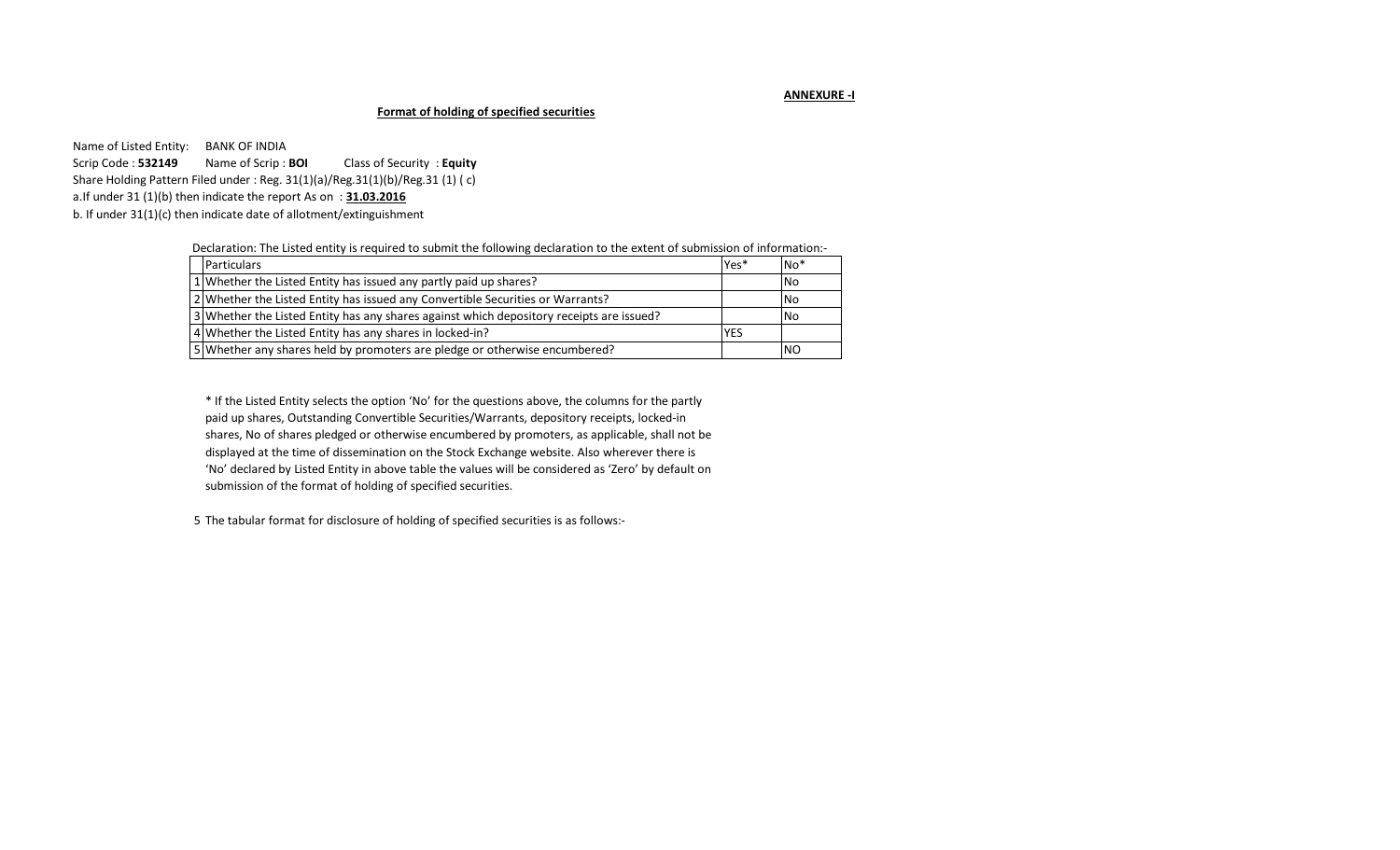#### **Table I - Summary statement holding of specified securities**

| Categ        | Category of shareholder (II)       | Nos of shareholders | No of fully paid-up     | No of    |                   | No of shares Total nos, shares held Shareholding as |                                                        |           |                     | Number of Voting Rights held in each class of securities (IX) |              |                            | No of shares Shareholding, as a | Number of Locked in shares (XII) |                 | Number of shares     |              | Number of equity shares |
|--------------|------------------------------------|---------------------|-------------------------|----------|-------------------|-----------------------------------------------------|--------------------------------------------------------|-----------|---------------------|---------------------------------------------------------------|--------------|----------------------------|---------------------------------|----------------------------------|-----------------|----------------------|--------------|-------------------------|
| ory          |                                    | (III)               | equity shares held (IV) | Partly   |                   | underlying $(VII) = (IV)+(V)+(VI)$ a % of total no. |                                                        |           |                     |                                                               |              | Underlying                 | % assuming full                 |                                  |                 | pledged or otherwise |              | held in dematerilized   |
| $\mathbf{I}$ |                                    |                     |                         | paid-up  | <b>Depository</b> |                                                     |                                                        |           |                     |                                                               |              | Outstanding                | conversion of                   |                                  |                 | encumbared (XIII)    |              | form (XIV)              |
|              |                                    |                     |                         | equity   | Receipts          |                                                     | shares(calculate                                       |           |                     |                                                               |              | convertible<br>convertible |                                 |                                  |                 |                      |              |                         |
|              |                                    |                     |                         | shares   | (VI)              |                                                     | d as per SCRR,                                         |           | No of Voting Rights |                                                               | Total as a % | securities                 | securities (as a                | No. (a)                          | As a % of total | No. (a)              | As a % of    |                         |
|              |                                    |                     |                         | held (V) |                   |                                                     | 1957) (VIII) As a<br>$\%$ of $(A+B+C2)$ Class : Equity |           | Class eg: Y         |                                                               | of $(A+B+C)$ | (Including                 | percentage of                   |                                  | shares held (b) |                      | total shares |                         |
|              |                                    |                     |                         |          |                   |                                                     |                                                        |           |                     |                                                               |              | <b>Warrants</b>            | diluted share                   |                                  |                 |                      | held (b)     |                         |
|              |                                    |                     |                         |          |                   |                                                     |                                                        |           |                     |                                                               |              | (X)                        | capital)<br>$(XI)=(VII)+(X) As$ |                                  |                 |                      |              |                         |
|              |                                    |                     |                         |          |                   |                                                     |                                                        |           |                     |                                                               |              |                            | a % of $(A+B+C2)$               |                                  |                 |                      |              |                         |
|              |                                    |                     |                         |          |                   |                                                     |                                                        |           |                     |                                                               |              |                            |                                 |                                  |                 |                      |              |                         |
|              |                                    |                     |                         |          |                   |                                                     |                                                        |           |                     |                                                               |              |                            |                                 |                                  |                 |                      |              |                         |
|              |                                    |                     |                         |          |                   |                                                     |                                                        |           |                     |                                                               |              |                            |                                 |                                  |                 |                      |              |                         |
|              | (A) Promoter & Promoter Group      |                     | 555372168               |          |                   | 555372168                                           | 68.01                                                  | 555372168 |                     | 555372168                                                     | 68.01        |                            | 68.01                           | 555372168                        | 68.01           |                      |              | 555372168               |
|              | (B) Public                         | 297838              | 261180296               |          |                   | 261180296                                           | 31.99                                                  | 261180296 |                     | 261180296                                                     | 31.99        |                            | 31.99                           | 24639294                         | 3.02            |                      |              | 241030005               |
|              | (C) Non Promoter- Non Public       |                     |                         |          |                   |                                                     |                                                        |           |                     |                                                               |              |                            |                                 |                                  |                 |                      |              |                         |
|              | (C1) Shares underlying DRs         |                     |                         |          |                   |                                                     |                                                        |           |                     |                                                               |              |                            |                                 |                                  |                 |                      |              |                         |
|              | (C2) Shares held by Employee Trust |                     |                         |          |                   |                                                     |                                                        |           |                     |                                                               |              |                            |                                 |                                  |                 |                      |              |                         |
|              | <b>Total</b>                       | 297839              | 816552464               |          |                   | 816552464                                           | 100.00                                                 | 816552464 |                     | 816552464                                                     | 100.00       |                            | 100.00                          | 580011462                        | 71.03           |                      |              | 796402173               |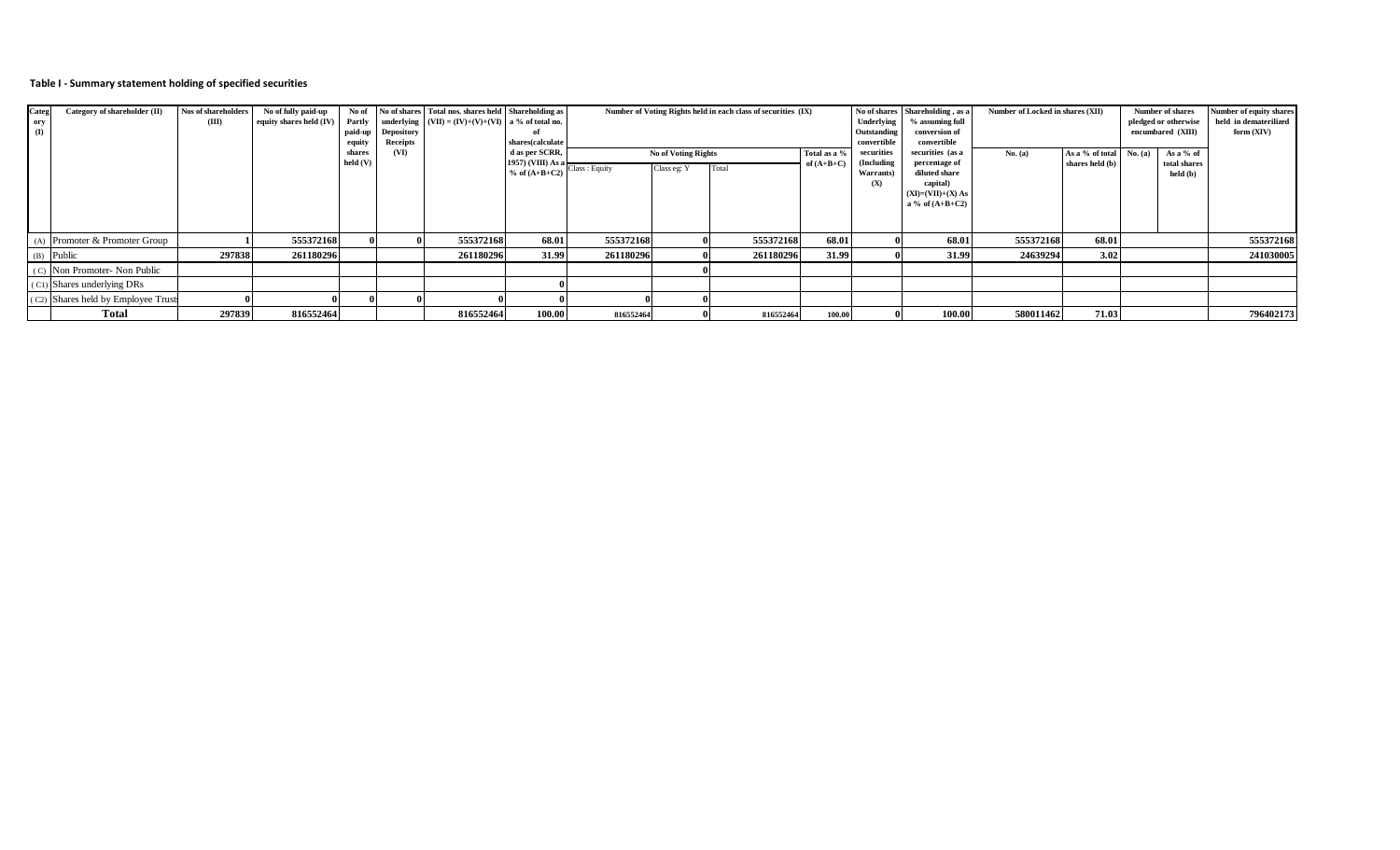#### **Table II - Statement showing shareholding pattern of the Promoter and Promoter Group**

|               | Category & Name of the shareholders (I)                                                                                                                                                                                                                                                                                                                                                                                                                                                                             | PAN (II) | Nos of<br>er (III) | No of fully<br>sharehold paid-up equity<br>shares held<br>(IV) | Partly<br>paid-up<br>equity<br>shares<br>held (V) | No of shares<br>underlying<br><b>Depository</b><br>Receipts | Total nos.<br><b>Shareholding</b><br>Number of Voting Rights held in each class of securities (IX)<br>shares held<br>as a % of<br>$(VII) =$<br>total no. of<br>$(IV)+(V)+(VI)$<br>shares(calcula<br>(VI)<br>No of Voting Rights<br>ted as per<br>Total as a % |                                              |             |             |           |                                  | No of shares<br>Underlying<br>Outstanding<br>convertible<br>securities | Shareholding,<br>as a %<br>assuming full<br>conversion of<br>convertible | Number of Locked in shares (XII) |                                       | Number of shares<br>pledged or otherwise<br>encumbared (XIII) | Number of<br>equity shares<br>held in<br>dematerilized<br>form (XIV) |           |
|---------------|---------------------------------------------------------------------------------------------------------------------------------------------------------------------------------------------------------------------------------------------------------------------------------------------------------------------------------------------------------------------------------------------------------------------------------------------------------------------------------------------------------------------|----------|--------------------|----------------------------------------------------------------|---------------------------------------------------|-------------------------------------------------------------|---------------------------------------------------------------------------------------------------------------------------------------------------------------------------------------------------------------------------------------------------------------|----------------------------------------------|-------------|-------------|-----------|----------------------------------|------------------------------------------------------------------------|--------------------------------------------------------------------------|----------------------------------|---------------------------------------|---------------------------------------------------------------|----------------------------------------------------------------------|-----------|
|               |                                                                                                                                                                                                                                                                                                                                                                                                                                                                                                                     |          |                    |                                                                |                                                   |                                                             |                                                                                                                                                                                                                                                               | <b>SCRR, 1957</b><br>As a % of<br>$(A+B+C2)$ | Class eg: X | Class eg: Y | Total     | of Total<br><b>Voting Rights</b> | (Including<br>Warrants)<br>(X)                                         | ecurities (as a<br>percentage of<br>diluted share                        | No. $(a)$                        | As a % of<br>total shares<br>held (b) | No. (a)                                                       | As a % of<br>total shares<br>held (b)                                |           |
|               |                                                                                                                                                                                                                                                                                                                                                                                                                                                                                                                     |          |                    |                                                                |                                                   |                                                             |                                                                                                                                                                                                                                                               | (VIII)                                       |             |             |           |                                  |                                                                        | capital)<br>$(XI)=(VII)+(X)$<br>as a % of<br>$(A+B+C2)$                  |                                  |                                       |                                                               |                                                                      |           |
| (1)           | Indian                                                                                                                                                                                                                                                                                                                                                                                                                                                                                                              |          |                    |                                                                |                                                   |                                                             |                                                                                                                                                                                                                                                               |                                              |             |             |           |                                  |                                                                        |                                                                          |                                  |                                       |                                                               |                                                                      |           |
| (a)           | Individuals/H.U.F                                                                                                                                                                                                                                                                                                                                                                                                                                                                                                   |          |                    |                                                                |                                                   |                                                             |                                                                                                                                                                                                                                                               |                                              |             |             |           |                                  |                                                                        |                                                                          |                                  |                                       |                                                               |                                                                      |           |
| $\mathbf{i}$  | PRESIDENT OF INDIA                                                                                                                                                                                                                                                                                                                                                                                                                                                                                                  |          |                    | 555372168                                                      |                                                   |                                                             | 555372168                                                                                                                                                                                                                                                     | 68.01                                        | 555372168   |             | 555372168 | 68.01                            |                                                                        |                                                                          | 555372168                        | 68.01                                 |                                                               |                                                                      | 555372168 |
| $\mathbf{ii}$ |                                                                                                                                                                                                                                                                                                                                                                                                                                                                                                                     |          |                    |                                                                |                                                   |                                                             |                                                                                                                                                                                                                                                               |                                              |             |             |           |                                  |                                                                        |                                                                          |                                  |                                       |                                                               |                                                                      |           |
| (b)           | Cental/State Government(s)                                                                                                                                                                                                                                                                                                                                                                                                                                                                                          |          |                    |                                                                |                                                   |                                                             |                                                                                                                                                                                                                                                               |                                              |             |             |           |                                  |                                                                        |                                                                          |                                  |                                       |                                                               |                                                                      |           |
|               | Name $(xyz \dots)$                                                                                                                                                                                                                                                                                                                                                                                                                                                                                                  |          |                    |                                                                |                                                   |                                                             |                                                                                                                                                                                                                                                               |                                              |             |             |           |                                  |                                                                        |                                                                          |                                  |                                       |                                                               |                                                                      |           |
| (c)           | Financial Institutions/Banks                                                                                                                                                                                                                                                                                                                                                                                                                                                                                        |          |                    |                                                                |                                                   |                                                             |                                                                                                                                                                                                                                                               |                                              |             |             |           |                                  |                                                                        |                                                                          |                                  |                                       |                                                               |                                                                      |           |
|               | Name (xyz )                                                                                                                                                                                                                                                                                                                                                                                                                                                                                                         |          |                    |                                                                |                                                   |                                                             |                                                                                                                                                                                                                                                               |                                              |             |             |           |                                  |                                                                        |                                                                          |                                  |                                       |                                                               |                                                                      |           |
| (d)           | Any Other (Specify)                                                                                                                                                                                                                                                                                                                                                                                                                                                                                                 |          |                    |                                                                |                                                   |                                                             |                                                                                                                                                                                                                                                               |                                              |             |             |           |                                  |                                                                        |                                                                          |                                  |                                       |                                                               |                                                                      |           |
|               | a) Bodies Corporate                                                                                                                                                                                                                                                                                                                                                                                                                                                                                                 |          |                    |                                                                |                                                   |                                                             |                                                                                                                                                                                                                                                               |                                              |             |             |           |                                  |                                                                        |                                                                          |                                  |                                       |                                                               |                                                                      |           |
|               | Sub-Total $(A)(1)$                                                                                                                                                                                                                                                                                                                                                                                                                                                                                                  |          |                    | 555372168                                                      | Λ                                                 |                                                             | 555372168                                                                                                                                                                                                                                                     | 68.01                                        | 555372168   | 0           | 555372168 | 68.01                            | $\Omega$                                                               | $\theta$                                                                 | 555372168                        | 68.01                                 |                                                               |                                                                      | 555372168 |
|               | $(2)$ Foreign                                                                                                                                                                                                                                                                                                                                                                                                                                                                                                       |          |                    |                                                                |                                                   |                                                             |                                                                                                                                                                                                                                                               |                                              |             |             |           |                                  |                                                                        |                                                                          |                                  |                                       |                                                               |                                                                      |           |
|               | Individuals (Non-Resident Individuals/                                                                                                                                                                                                                                                                                                                                                                                                                                                                              |          |                    |                                                                |                                                   |                                                             |                                                                                                                                                                                                                                                               |                                              |             |             |           |                                  |                                                                        |                                                                          |                                  |                                       |                                                               |                                                                      |           |
| (a)           | Foreign Individuals)                                                                                                                                                                                                                                                                                                                                                                                                                                                                                                |          |                    |                                                                |                                                   |                                                             |                                                                                                                                                                                                                                                               |                                              |             |             |           |                                  |                                                                        |                                                                          |                                  |                                       |                                                               |                                                                      |           |
|               | Name (xyz )                                                                                                                                                                                                                                                                                                                                                                                                                                                                                                         |          |                    |                                                                |                                                   |                                                             |                                                                                                                                                                                                                                                               |                                              |             |             |           |                                  |                                                                        |                                                                          |                                  |                                       |                                                               |                                                                      |           |
| (b)           | Government                                                                                                                                                                                                                                                                                                                                                                                                                                                                                                          |          |                    |                                                                |                                                   |                                                             |                                                                                                                                                                                                                                                               |                                              |             |             |           |                                  |                                                                        |                                                                          |                                  |                                       |                                                               |                                                                      |           |
|               | Name (xyz )                                                                                                                                                                                                                                                                                                                                                                                                                                                                                                         |          |                    |                                                                |                                                   |                                                             |                                                                                                                                                                                                                                                               |                                              |             |             |           |                                  |                                                                        |                                                                          |                                  |                                       |                                                               |                                                                      |           |
| (c)           | Institutions                                                                                                                                                                                                                                                                                                                                                                                                                                                                                                        |          |                    |                                                                |                                                   |                                                             |                                                                                                                                                                                                                                                               |                                              |             |             |           |                                  |                                                                        |                                                                          |                                  |                                       |                                                               |                                                                      |           |
|               | Name $(xyz \dots)$                                                                                                                                                                                                                                                                                                                                                                                                                                                                                                  |          |                    |                                                                |                                                   |                                                             |                                                                                                                                                                                                                                                               |                                              |             |             |           |                                  |                                                                        |                                                                          |                                  |                                       |                                                               |                                                                      |           |
| (d)           | Foreign Portfolio Investor                                                                                                                                                                                                                                                                                                                                                                                                                                                                                          |          |                    |                                                                |                                                   |                                                             |                                                                                                                                                                                                                                                               |                                              |             |             |           |                                  |                                                                        |                                                                          |                                  |                                       |                                                               |                                                                      |           |
|               | Name $(xyz \dots)$                                                                                                                                                                                                                                                                                                                                                                                                                                                                                                  |          |                    |                                                                |                                                   |                                                             |                                                                                                                                                                                                                                                               |                                              |             |             |           |                                  |                                                                        |                                                                          |                                  |                                       |                                                               |                                                                      |           |
| (e)           | Any Other (Specify)                                                                                                                                                                                                                                                                                                                                                                                                                                                                                                 |          |                    |                                                                |                                                   |                                                             |                                                                                                                                                                                                                                                               |                                              |             |             |           |                                  |                                                                        |                                                                          |                                  |                                       |                                                               |                                                                      |           |
|               | Name $(xyz \dots)$                                                                                                                                                                                                                                                                                                                                                                                                                                                                                                  |          |                    |                                                                |                                                   |                                                             |                                                                                                                                                                                                                                                               |                                              |             |             |           |                                  |                                                                        |                                                                          |                                  |                                       |                                                               |                                                                      |           |
|               | Sub-Total $(A)(2)$                                                                                                                                                                                                                                                                                                                                                                                                                                                                                                  |          |                    |                                                                |                                                   |                                                             |                                                                                                                                                                                                                                                               |                                              |             |             |           |                                  |                                                                        |                                                                          |                                  |                                       |                                                               |                                                                      |           |
|               | <b>Total Shareholding of Promoter and Promoter Group</b><br>$(A)=(A)(1)+(A)(2)$                                                                                                                                                                                                                                                                                                                                                                                                                                     |          | 1                  | 555372168                                                      |                                                   |                                                             | 555372168                                                                                                                                                                                                                                                     | 68.01                                        | 555372168   |             | 555372168 | 68.01                            |                                                                        | $\theta$                                                                 | 555372168                        | 68.01                                 | $\mathbf{0}$                                                  | $\Omega$                                                             | 555372168 |
| Note:         | Details of Shares which remain unclaimed may be given hear along with details such as number of shareholders, outstanding shares held in demat/unclaimed suspense account, voting rights which are frozen etc.<br>(1) PAN would not be displayed on website of Stock Exchange(s).<br>the contract of the contract of the contract of the contract of the contract of the contract of the contract of the contract of the contract of the contract of the contract of the contract of the contract of the contract o |          |                    |                                                                |                                                   | $\sim$ $\sim$ $\sim$                                        |                                                                                                                                                                                                                                                               |                                              |             |             |           |                                  |                                                                        |                                                                          |                                  |                                       |                                                               |                                                                      |           |

(2) The term "Encumbrance" has the same meaning as assigned under regulation 28(3) of SEBI (Substantial Acquisition of Shares and Takeovers) Regulations, 2011.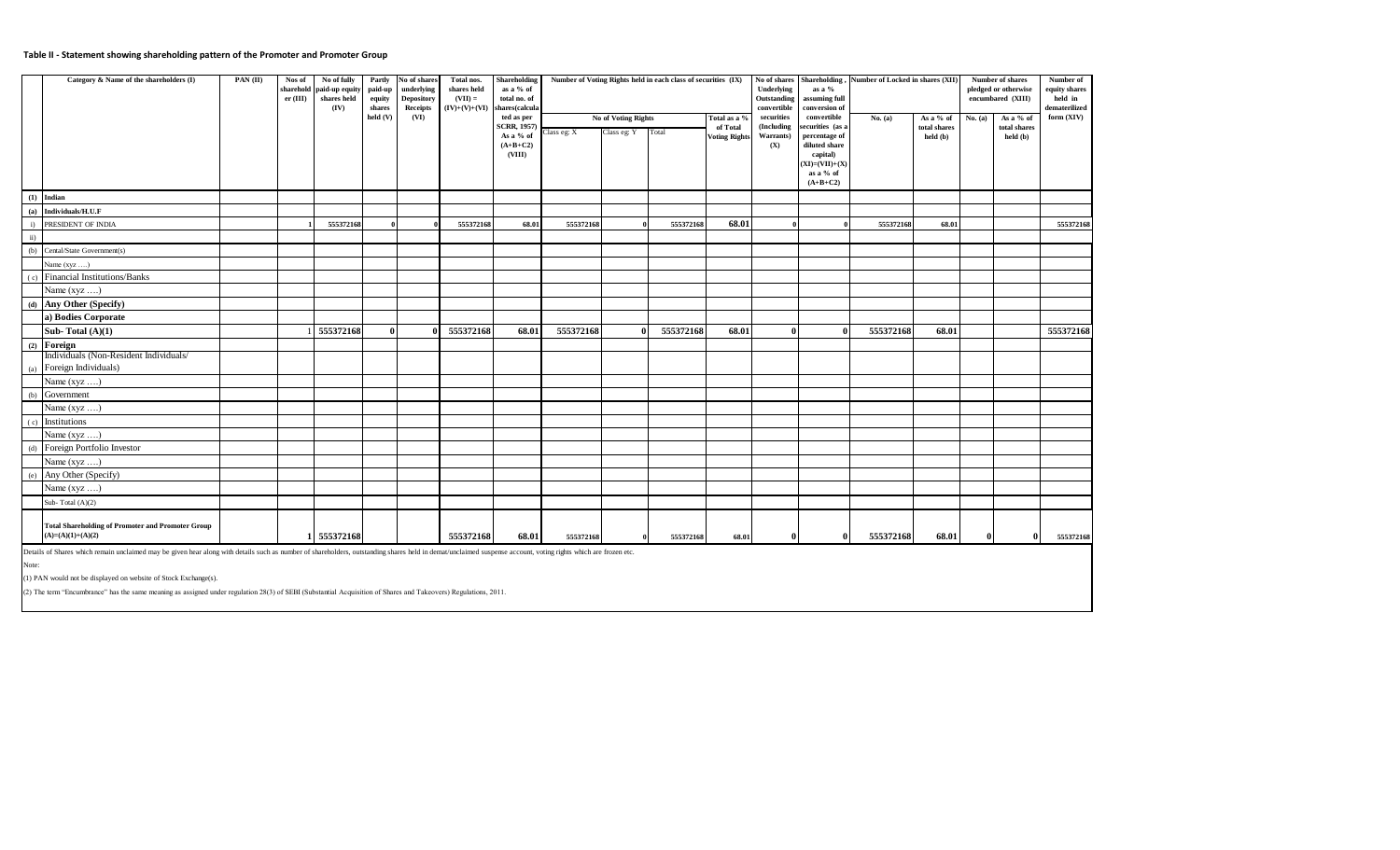## **Table III - Statement showing shareholding pattern of the Public Shareholder**

| Category & Name of the<br>shareholders (I)                                                                 | PAN(II) | Nos of<br>shareholde<br>r(III) | No of fully paid-<br>up equity shares<br>held (IV) | Partly<br>paid-up<br>equity<br>shares<br>held (V) | No of shares<br>underlying<br><b>Depository</b><br>Receipts<br>(VI) | Total nos.<br>shares held<br>$(VII) =$ | Shareholding<br>as a % of total<br>no. of<br>$(IV)+(V)+(VI)$ shares(calculat<br>ed as per<br><b>SCRR, 1957)</b><br>As a % of<br>$(A+B+C2)$<br>(VIII) | Class: Equity Class eg: Total | No of Voting Rights<br>Y | Number of Voting Rights held in each class of<br>securities (IX) | Total as a 9<br>of Total<br>Voting<br><b>Rights</b> | No of shares<br><b>Underlying</b><br>Outstanding<br>convertible<br>securities<br>(Including<br>Warrants)<br>(X) | <b>Total</b><br>Shareholding, as<br>a % assuming full<br>conversion of<br>convertible<br>securities (as a<br>percentage of<br>diluted share<br>capital) (XI) | Number of Locked in<br>shares (XII)<br>No. (a) | As a % of<br>total<br>shares<br>held (b) | <b>Number of shares</b><br>pledged or otherwise<br>encumbared (XIII)<br>No. (Not<br>As a % of<br>applicabl<br>total shares<br>held (Not<br>$e)$ (a)<br>applicable)(b | Number of<br>equity shares<br>held in<br>dematerilized<br>form $(XIV)$ |
|------------------------------------------------------------------------------------------------------------|---------|--------------------------------|----------------------------------------------------|---------------------------------------------------|---------------------------------------------------------------------|----------------------------------------|------------------------------------------------------------------------------------------------------------------------------------------------------|-------------------------------|--------------------------|------------------------------------------------------------------|-----------------------------------------------------|-----------------------------------------------------------------------------------------------------------------|--------------------------------------------------------------------------------------------------------------------------------------------------------------|------------------------------------------------|------------------------------------------|----------------------------------------------------------------------------------------------------------------------------------------------------------------------|------------------------------------------------------------------------|
| (1) Institutions                                                                                           |         |                                |                                                    |                                                   |                                                                     |                                        |                                                                                                                                                      |                               |                          |                                                                  |                                                     |                                                                                                                 |                                                                                                                                                              |                                                |                                          |                                                                                                                                                                      |                                                                        |
| <b>Mutual Fund/UTI</b><br>(a)                                                                              |         | 43                             | 6434935                                            | $\bf{0}$                                          |                                                                     | 6434935                                | 0.79                                                                                                                                                 | 6434935                       | 0                        | 6434935                                                          | 0.79                                                | 0                                                                                                               |                                                                                                                                                              | $\theta$                                       |                                          |                                                                                                                                                                      | 6434235                                                                |
| Name $(xyz \dots)$                                                                                         |         |                                |                                                    |                                                   |                                                                     |                                        |                                                                                                                                                      |                               |                          |                                                                  |                                                     |                                                                                                                 |                                                                                                                                                              |                                                |                                          |                                                                                                                                                                      |                                                                        |
| <b>Venture Capital Funds</b><br>(b)                                                                        |         |                                |                                                    |                                                   |                                                                     |                                        |                                                                                                                                                      |                               |                          |                                                                  |                                                     |                                                                                                                 |                                                                                                                                                              |                                                |                                          |                                                                                                                                                                      |                                                                        |
| Name (xyz )                                                                                                |         |                                |                                                    |                                                   |                                                                     |                                        |                                                                                                                                                      |                               |                          |                                                                  |                                                     |                                                                                                                 |                                                                                                                                                              |                                                |                                          |                                                                                                                                                                      |                                                                        |
| <b>Alternate Investment Funds</b><br>(c)                                                                   |         |                                |                                                    |                                                   |                                                                     |                                        |                                                                                                                                                      |                               |                          |                                                                  |                                                     |                                                                                                                 |                                                                                                                                                              |                                                |                                          |                                                                                                                                                                      |                                                                        |
| Name $(xyz \dots)$                                                                                         |         |                                |                                                    |                                                   |                                                                     |                                        |                                                                                                                                                      |                               |                          |                                                                  |                                                     |                                                                                                                 |                                                                                                                                                              |                                                |                                          |                                                                                                                                                                      |                                                                        |
| <b>Foreign Venture Capital Investors</b><br>(d)                                                            |         |                                |                                                    |                                                   |                                                                     |                                        |                                                                                                                                                      |                               |                          |                                                                  |                                                     |                                                                                                                 |                                                                                                                                                              |                                                |                                          |                                                                                                                                                                      |                                                                        |
| Name $(xyz$                                                                                                |         |                                |                                                    |                                                   |                                                                     |                                        |                                                                                                                                                      |                               |                          |                                                                  |                                                     |                                                                                                                 |                                                                                                                                                              |                                                |                                          |                                                                                                                                                                      |                                                                        |
| <b>Foreign Portfolio Investors</b><br>(e)                                                                  |         | 47                             | 17646636                                           | $\mathbf{0}$                                      |                                                                     | 17646636                               | 2.16                                                                                                                                                 | 17646636                      |                          | 17646636                                                         | 2.16                                                | $\theta$                                                                                                        | $\mathbf{0}$                                                                                                                                                 | $\theta$                                       |                                          |                                                                                                                                                                      | 17646636                                                               |
| Name $(xyz \dots)$                                                                                         |         |                                |                                                    |                                                   |                                                                     |                                        |                                                                                                                                                      |                               |                          |                                                                  |                                                     |                                                                                                                 |                                                                                                                                                              |                                                |                                          |                                                                                                                                                                      |                                                                        |
| <b>Financial Institutions Banks</b><br>(f)                                                                 |         | 37                             | 2456003                                            | $\mathbf{0}$                                      |                                                                     | 2456003                                | 0.30                                                                                                                                                 | 2456003                       | $\bf{0}$                 | 2456003                                                          | 0.30                                                | $\mathbf{0}$                                                                                                    |                                                                                                                                                              | $\mathbf{0}$                                   |                                          |                                                                                                                                                                      | 2455403                                                                |
| Name (xyz )                                                                                                |         |                                |                                                    |                                                   |                                                                     |                                        |                                                                                                                                                      |                               |                          |                                                                  |                                                     |                                                                                                                 |                                                                                                                                                              |                                                |                                          |                                                                                                                                                                      |                                                                        |
| <b>Insurance Companies</b><br>(g)                                                                          |         |                                | 18763286                                           | $\bf{0}$                                          |                                                                     | 18763286                               | 2.30                                                                                                                                                 | 18763286                      | $\Omega$                 | 18763286                                                         | 2.30                                                | 0                                                                                                               |                                                                                                                                                              | 4639294                                        | 24.73                                    |                                                                                                                                                                      | 14123992                                                               |
| i) Life Insurance Corp of IndAAACL0582I                                                                    |         | 27                             | 119281603                                          | $\mathbf{0}$                                      |                                                                     | 119281603                              | 14.61                                                                                                                                                | 119281603                     | $\bf{0}$                 | 119281603                                                        | 14.61                                               | 0                                                                                                               |                                                                                                                                                              | 20000000                                       | 16.77                                    |                                                                                                                                                                      | 119281603                                                              |
| <b>Provident Funds/Pension Funds</b><br>(h)                                                                |         |                                |                                                    |                                                   |                                                                     |                                        |                                                                                                                                                      |                               |                          |                                                                  |                                                     |                                                                                                                 |                                                                                                                                                              |                                                |                                          |                                                                                                                                                                      |                                                                        |
| Name $(xyz \ldots)$                                                                                        |         |                                |                                                    |                                                   |                                                                     |                                        |                                                                                                                                                      |                               |                          |                                                                  |                                                     |                                                                                                                 |                                                                                                                                                              |                                                |                                          |                                                                                                                                                                      |                                                                        |
| Any Other (specify)<br>(i)                                                                                 |         |                                |                                                    |                                                   |                                                                     |                                        |                                                                                                                                                      |                               |                          |                                                                  |                                                     |                                                                                                                 |                                                                                                                                                              |                                                |                                          |                                                                                                                                                                      |                                                                        |
| <b>Foreign Institutional Investors</b><br>(k)                                                              |         | 65                             | 19037450                                           | 0                                                 |                                                                     | 19037450                               | 2.33                                                                                                                                                 | 19037450                      | $\theta$                 | 19037450                                                         | 2.33                                                | 0                                                                                                               |                                                                                                                                                              | $\mathbf 0$                                    |                                          |                                                                                                                                                                      | 19032450                                                               |
| $\left( 1\right)$<br><b>Foreign Banks</b>                                                                  |         |                                | 16623                                              | $\bf{0}$                                          |                                                                     | 16623                                  | 0.00                                                                                                                                                 | 16623                         | 0                        | 16623                                                            | 0.00                                                |                                                                                                                 |                                                                                                                                                              | $\Omega$                                       |                                          |                                                                                                                                                                      | 16623                                                                  |
| Sub-Total $(B)(1)$                                                                                         |         | 226                            | 183636536                                          | $\mathbf{0}$                                      |                                                                     | 183636536                              | 22.49                                                                                                                                                | 183636536                     | $\mathbf{0}$             | 183636536                                                        | 22.49                                               | 0                                                                                                               | $\mathbf{v}$                                                                                                                                                 | 24639294                                       | 13.42                                    |                                                                                                                                                                      | 178990942                                                              |
| <b>Central Government/State</b><br>(2)<br>Government(s)/President of<br><b>India</b><br>Name $(xyz \dots)$ |         |                                |                                                    |                                                   |                                                                     |                                        |                                                                                                                                                      |                               |                          |                                                                  |                                                     |                                                                                                                 |                                                                                                                                                              |                                                |                                          |                                                                                                                                                                      |                                                                        |
| Sub-Total $(B)(2)$                                                                                         |         | $\bf{0}$                       | $\mathbf{0}$                                       |                                                   |                                                                     | $\bf{0}$                               | 0.00                                                                                                                                                 | $\bf{0}$                      | $\bf{0}$                 |                                                                  |                                                     |                                                                                                                 |                                                                                                                                                              |                                                |                                          |                                                                                                                                                                      | $\bf{0}$                                                               |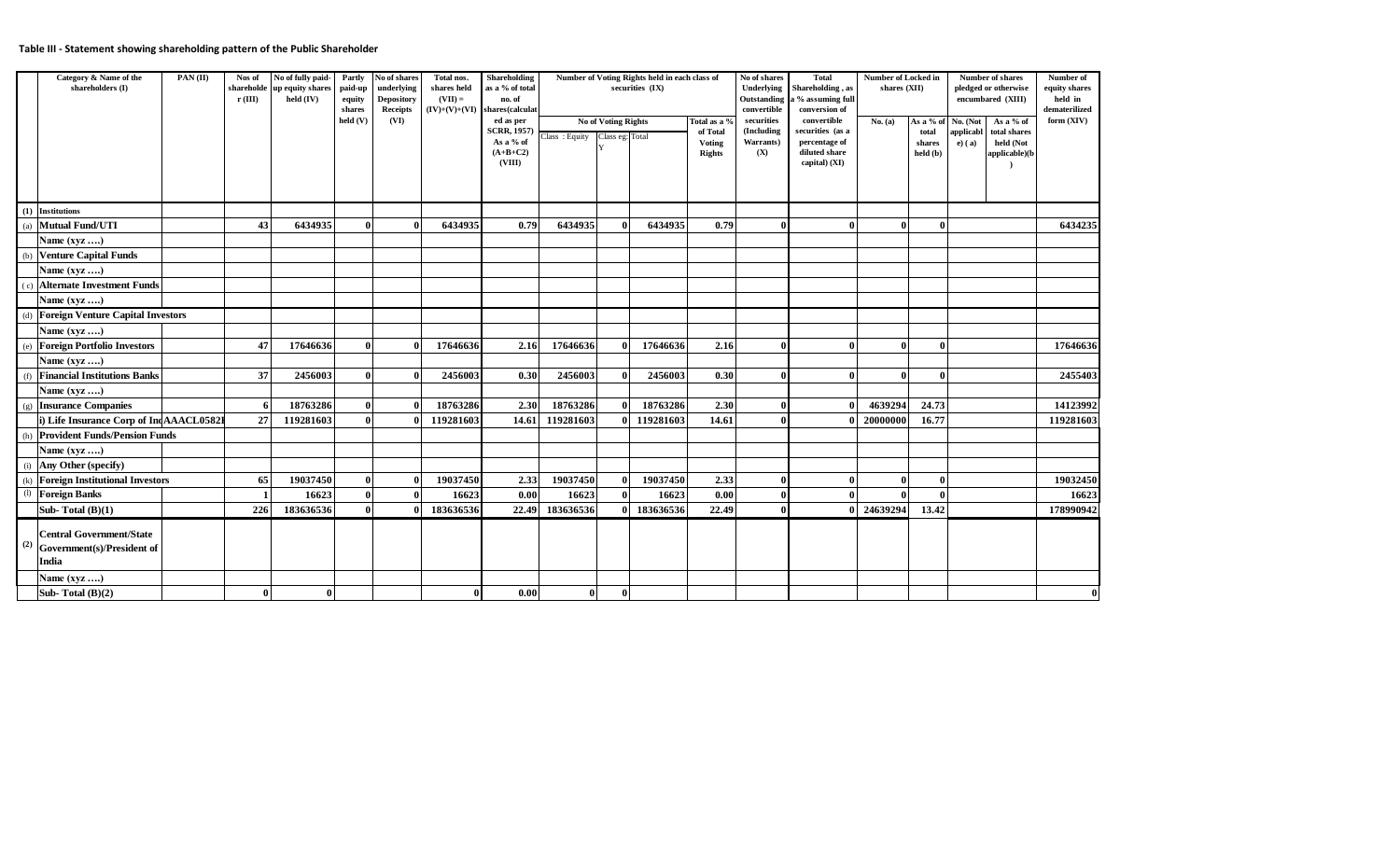| (3)   | <b>Non-Institutions</b>                                                                                                                                                                                        |  |                |           |              |              |           |      |                 |              |             |        |          |          |              |              |              |
|-------|----------------------------------------------------------------------------------------------------------------------------------------------------------------------------------------------------------------|--|----------------|-----------|--------------|--------------|-----------|------|-----------------|--------------|-------------|--------|----------|----------|--------------|--------------|--------------|
| (a)   | Individuals -                                                                                                                                                                                                  |  |                |           |              |              |           |      |                 |              |             |        |          |          |              |              |              |
|       | i.Individual shareholders                                                                                                                                                                                      |  |                |           |              |              |           |      |                 |              |             |        |          |          |              |              |              |
|       | holding nominal share                                                                                                                                                                                          |  |                |           |              |              |           |      |                 |              |             |        |          |          |              |              |              |
|       | capital up to Rs.2 lakhs.<br><b>n.individual shareholders</b>                                                                                                                                                  |  | 293006         | 56771201  | $\mathbf{0}$ | 0            | 56771201  | 6.95 | 56771201        | $\bf{0}$     | 56771201    | 6.95   | $\Omega$ | $\bf{0}$ | $\bf{0}$     | $\mathbf{0}$ | 42471404     |
|       | holding nominal share                                                                                                                                                                                          |  |                |           |              |              |           |      |                 |              |             |        |          |          |              |              |              |
|       | capital in excess of Rs.2                                                                                                                                                                                      |  |                |           |              |              |           |      |                 |              |             |        |          |          |              |              |              |
|       | lakhs.                                                                                                                                                                                                         |  |                |           |              |              |           |      |                 |              |             |        |          |          |              |              |              |
|       |                                                                                                                                                                                                                |  | 77             | 4141587   | $\mathbf{0}$ | 0            | 4141587   | 0.51 | 4141587         | $\bf{0}$     | 4141587     | 0.51   |          | 0        | $\bf{0}$     | 0            | 4121087      |
| (b)   | <b>NBFCs registered with RBI</b>                                                                                                                                                                               |  |                |           |              |              |           |      |                 |              |             |        |          |          |              |              |              |
|       | Name $(xyz$                                                                                                                                                                                                    |  |                |           |              |              |           |      |                 |              |             |        |          |          |              |              |              |
|       | (c) Employee Trust                                                                                                                                                                                             |  |                |           |              |              |           |      |                 |              |             |        |          |          |              |              |              |
|       | Name $(xyz \ldots)$                                                                                                                                                                                            |  |                |           |              |              |           |      |                 |              |             |        |          |          |              |              |              |
|       | <b>Overseas Depositories</b>                                                                                                                                                                                   |  |                |           |              |              |           |      |                 |              |             |        |          |          |              |              |              |
|       | (holding DRs) (balancing                                                                                                                                                                                       |  |                |           |              |              |           |      |                 |              |             |        |          |          |              |              |              |
|       | $(d)$ figure)                                                                                                                                                                                                  |  |                |           |              |              |           |      |                 |              |             |        |          |          |              |              |              |
|       | Name $(xyz \ldots)$                                                                                                                                                                                            |  |                |           |              |              |           |      |                 |              |             |        |          |          |              |              |              |
| (e)   | Any Other (specify)                                                                                                                                                                                            |  |                |           |              |              |           |      |                 |              |             |        |          |          |              |              |              |
|       | (i) Foreign Bodies                                                                                                                                                                                             |  | $\overline{2}$ | 155700    | $\mathbf{0}$ | $\theta$     | 155700    | 0.02 | 155700          | $\Omega$     | 155700      | 0.02   |          | 0        | $\bf{0}$     | 0            | $\mathbf{0}$ |
|       | ii) Bodies Corporate                                                                                                                                                                                           |  | 2062           | 12970710  | $\mathbf{0}$ | $\theta$     | 12970710  | 1.59 | 12970710        |              | 12970710    | 1.59   |          |          | $\bf{0}$     | £            | 12660610     |
|       | iii) Individual NRI- Rep.- Non Rep.                                                                                                                                                                            |  | 2455           | 3075302   | $\mathbf 0$  | $\mathbf{0}$ | 3075302   | 0.38 | 3075302         | $\mathbf{0}$ | 3075302     | 0.38   |          |          | $\bf{0}$     |              | 2356702      |
| iv)   | Trust                                                                                                                                                                                                          |  | 10             | 429260    | $\bf{0}$     | 0            | 429260    | 0.05 | 429260          | $\mathbf{v}$ | 429260      | 0.05   |          | 0        | $\bf{0}$     |              | 429260       |
|       | Sub-Total $(B)(3)$                                                                                                                                                                                             |  | 297612         | 77543760  | $\mathbf{0}$ |              | 77543760  | 9.50 | 77543760        |              | 77543760    | 9.50   |          |          | $\mathbf{0}$ | 0            | 62039063     |
|       |                                                                                                                                                                                                                |  |                |           |              |              |           |      |                 |              |             |        |          |          |              |              |              |
|       | <b>Total Public Shareholding</b>                                                                                                                                                                               |  |                |           |              |              |           |      |                 |              |             |        |          |          |              |              |              |
|       | $(B)=(B)(1)+(B)(2)+(B)(3)$                                                                                                                                                                                     |  | 297838         | 261180296 | $\mathbf{0}$ | Λ            | 261180296 |      | 31.99 261180296 |              | 0 261180296 | 100.00 |          |          | 24639294     | 13.42        | 241030005    |
|       |                                                                                                                                                                                                                |  |                |           |              |              |           |      |                 |              |             |        |          |          |              |              |              |
|       | Details of the shareholders acting as persons in Concert including their Shareholding (No. and %):                                                                                                             |  |                |           |              |              |           |      |                 |              |             |        |          |          |              |              |              |
|       |                                                                                                                                                                                                                |  |                |           |              |              |           |      |                 |              |             |        |          |          |              |              |              |
|       | Details of Shares which remain unclaimed may be given hear along with details such as number of shareholders, outstanding shares held in demat/unclaimed suspense account, voting rights which are frozen etc. |  |                |           |              |              |           |      |                 |              |             |        |          |          |              |              |              |
|       |                                                                                                                                                                                                                |  |                |           |              |              |           |      |                 |              |             |        |          |          |              |              |              |
| Note: |                                                                                                                                                                                                                |  |                |           |              |              |           |      |                 |              |             |        |          |          |              |              |              |
|       | (1) PAN would not be displayed on website of Stock Exchange(s).                                                                                                                                                |  |                |           |              |              |           |      |                 |              |             |        |          |          |              |              |              |
|       | (2) The above format needs to be disclosed along with the name of following persons:                                                                                                                           |  |                |           |              |              |           |      |                 |              |             |        |          |          |              |              |              |
|       | Institutions/Non Institutions holding more than 1% of total number of shares.                                                                                                                                  |  |                |           |              |              |           |      |                 |              |             |        |          |          |              |              |              |
|       | (3) W.r.t. the information pertaining to Depository Receipts, the same may be disclosed in the respective columns to the extent information available and the balance to be disclosed as held by custodian,    |  |                |           |              |              |           |      |                 |              |             |        |          |          |              |              |              |